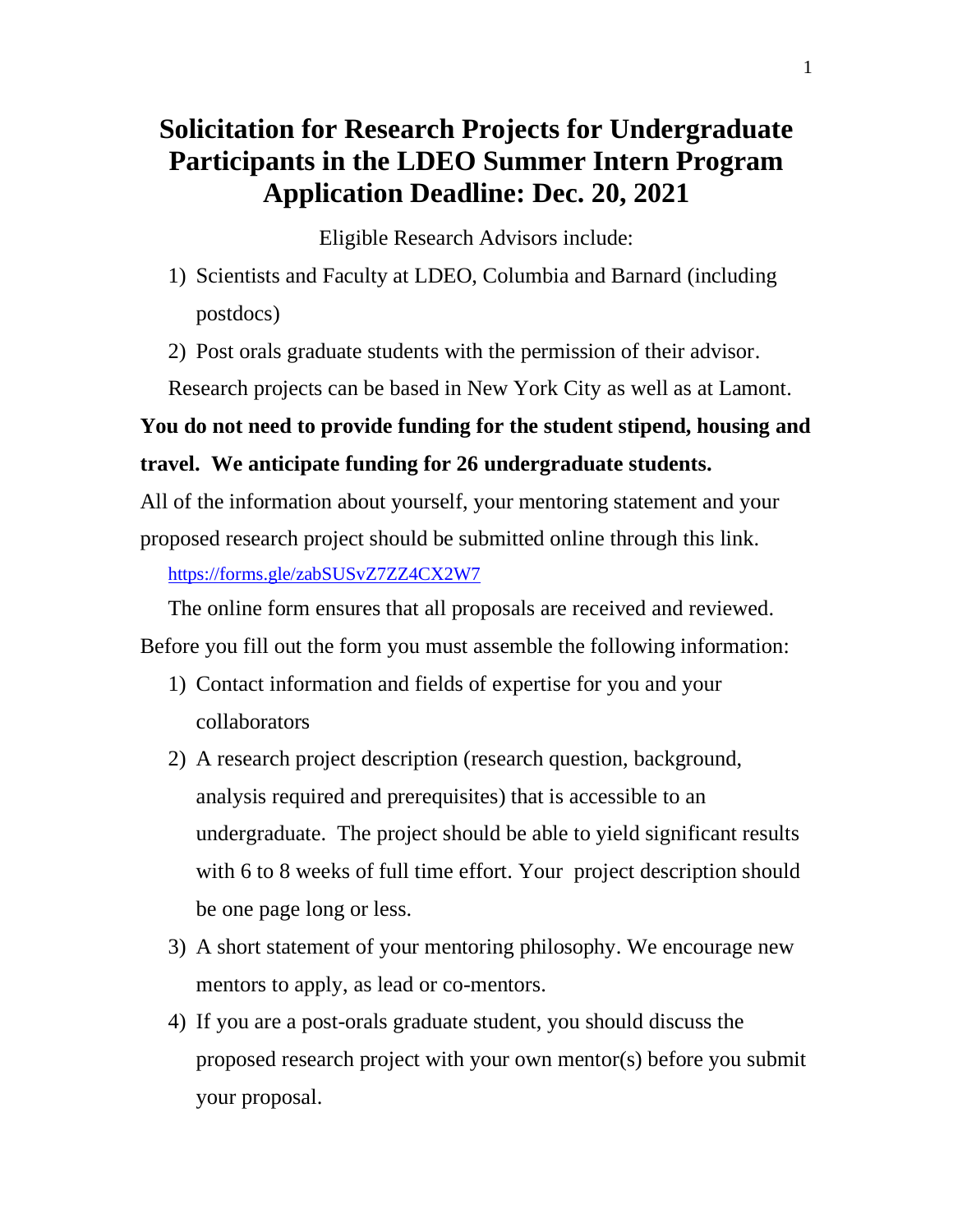**Areas of Research Covered by this Solicitation**: Ocean Science, Earth Science, Atmospheric Science, Environmental Science, and Sustainable Development. Projects involving the student in laboratory work and/or fieldwork and measurements are usually favored but must be doable within the constraints of possible limited laboratory access during the summer of 2022. In some disciplines research projects must involve preexisting data. For the latter we prefer research projects involving analysis of newly collected data or a novel analysis of pre-existing data. Projects should be designed to obtain results within 6 to 8 weeks. Students often continue their summer research project as a senior thesis but this is not guaranteed.

**Funding Sources and Expenses Covered**: The **NSF REU sites** grant covers salary, housing and other programmatic costs for 14 interns, who must be selected from a national pool. The REU grant allocates \$1000 per PI that may be used to support field, laboratory or analytical costs. The mentor or their collaborators usually support further field, analytical, and laboratory costs. More funds are negotiable if the student will have an opportunity to participate in significant fieldwork. The REU cannot support purchases of computers or software.

**U.S. Science Support Program (USSSP) for I.O.D.P.** will cover housing, salary and programmatic costs but not analytical costs for up to six interns, three of whom must be members of ethnic groups under-represented in STEM. All USSSP interns must work exclusively on cores or data collected by the I.O.D.P. or its predecessors.

**Earth Intern Program**. Rising juniors enrolled in Columbia or Barnard and majoring in Earth and Environmental Sciences, Sustainable Development or other science disciplines may be funded wholly or in part by institutional resources provided by the Lamont Director's Office, Earth Institute, DEES, Barnard as part of the Earth Intern Program.

**PI Support**: Some PIs may wish to support an intern with their own funds. The basic cost per intern is less than \$11,010 but this cost does not include overhead, analytical, field or other laboratory costs.

In addition to the one-page project description, we request one paragraph on your mentoring approach and plan for undergraduates. Your paragraph should cover three broad areas: 1) a work plan for mentoring, 2) your philosophy on student involvement in research, and 3) examples of educational outreach/mentoring activities you have participated in before. Your work plan should include details on how much time you will spend with the student each day, how you will interact with the student prior to and during the program, how you will hold check-in meetings, and how you will provide opportunities for feedback and discussion, etc. Your philosophy on student involvement in research can include details on your approaches to mentoring, how you think mentoring benefits and impacts student research experiences, how you've benefited from mentoring, how you will encourage ethical practices in data collection/analysis, and how your project/approaches will encourage students to attend national scientific meetings and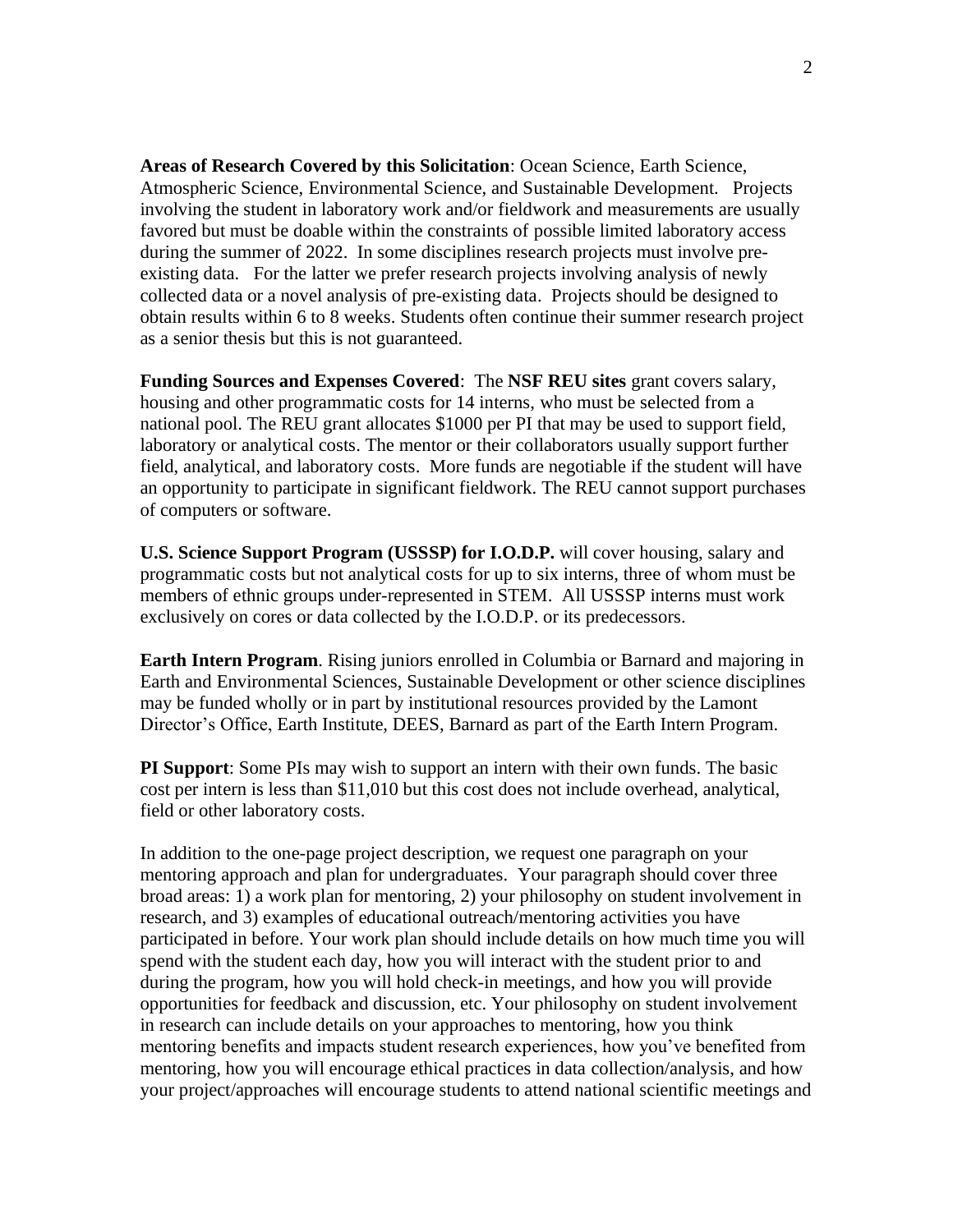to become more involved in science. For REU-funded students, list specific examples of one local and one national meeting you would encourage students to attend to present a first-authored poster. List examples of how you've participated in educational outreach/mentoring activities at Lamont or elsewhere. If you have not been a mentor before, you can discuss your potential plans for student-mentor interaction. We are supportive of new mentors and encourage early career scientists to speak to senior personnel on mentoring prior to submission.

#### **Criteria for Selection of Research Projects and Students for each Research Program**

**NSF REU Sites Program**- Students must be presently enrolled as undergraduates and must still be undergraduates the following fall. They must also be American citizens or permanent residents in order to be eligible. All research must be in the area of ocean, atmospheric or earth science. Research advisors are selected beforehand so each advisor can select the best student for their project. NSF favors student selection of projects. Therefore, potential advisors should have variations of the project or different projects in mind by the start of the summer that can be tailored to student interests and skills. We expect all REU-funded students to present their research results at a national meeting during the following academic year. **Only two students in the REU sites program can come from Columbia or Barnard. Half of the students must come from small colleges with limited research opportunities, which NSF defines as community colleges or small, minority-serving institutions with no graduate program or significant undergraduate research opportunities (e.g., Dominican College).** 

**Earth Intern Program-** this program runs concurrently with the NSF REU Sites Program. This program is restricted to students from Barnard College, Columbia College, and Columbia Engineering. Students must be presently enrolled as undergraduates and must still be undergraduates the following fall. Students do *not* need to be American citizens or permanent residents. Research projects need not be in ocean, atmospheric or earth sciences, but they should be attractive to undergraduate students. Students are particularly interested in projects that involve fieldwork and/or have some societal relevance. Laboratory or modeling based projects are also appropriate. We find that undergraduates are most successful and engaged if their modeling projects involve a comparison with real world data. Research advisors are selected in advance so that each advisor can select the best student for their research project. Potential advisors should have variations of the project or different projects in mind by the start of the summer that that can be tailored to student interests and skills.

**Barnard and Columbia Senior Thesis Projects**- This research program runs during the academic year from September to early May. Students are also *strongly* encouraged to work on their projects during the summer before their senior year, as time and finances permit. Any reasonable research project that is submitted will be put on the Environmental Science website. Students who are interested in a research project will contact you about it.